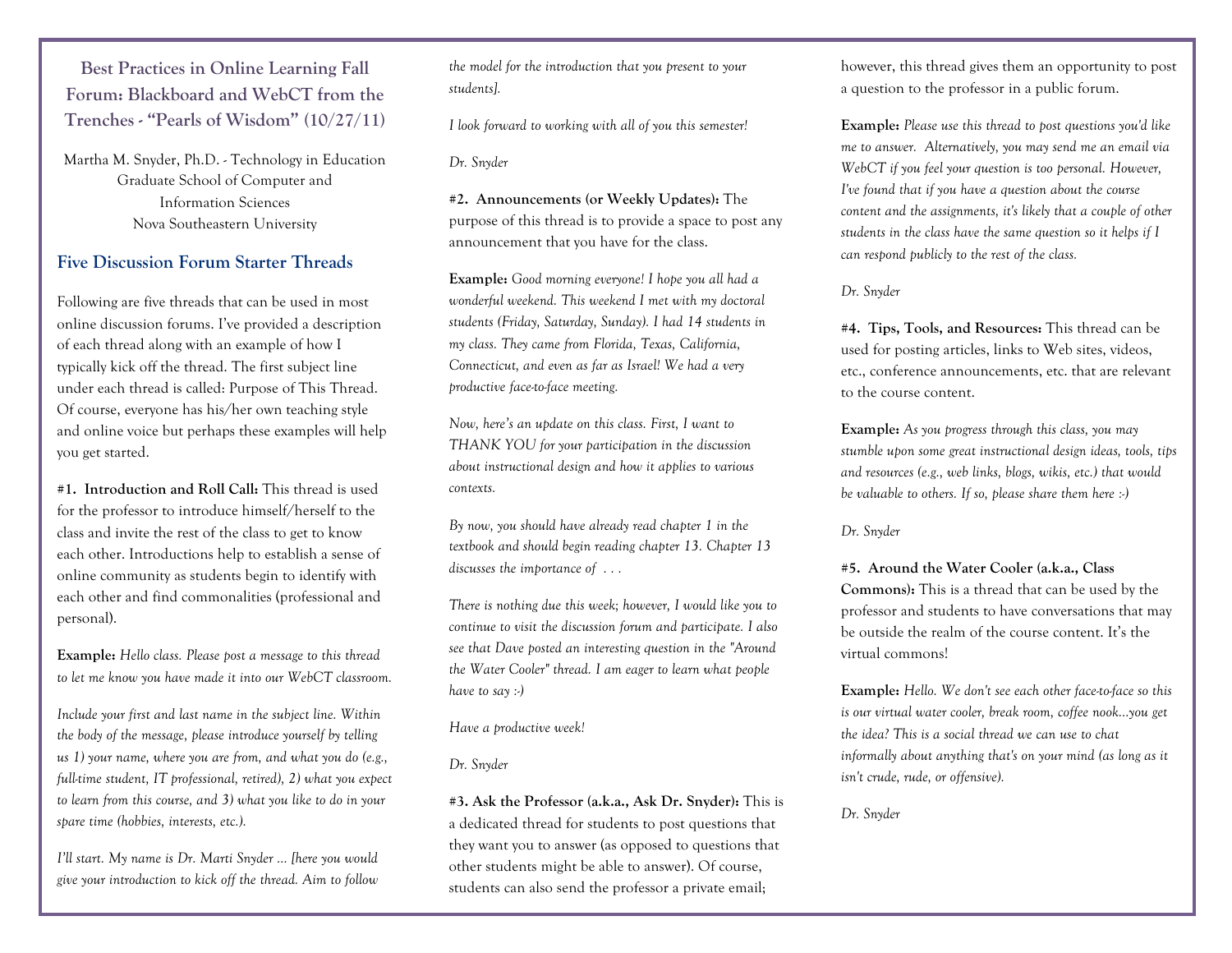# **Ten Discussion Forum Etiquette Guidelines**

I post the following guidelines as one of the first announcements I make in WebCT/Blackboard.

**#1. Lurk Before You Leap:** Take some time to read what's already been posted in the discussion forum. Before you respond to a particular thread, make sure you've read all the messages in it to avoid duplicating what's already been posted.

**#2. Use Descriptive Titles:** Use a title that accurately describes the content of your message.

**#3. Consider First Impressions:** Your writing communicates who you are. Grammar, spelling, and punctuation do matter. If you are preparing a long message, consider typing it in a word processor first so that you can proof it and run the spell-checker. Then, copy/paste it into the forum.

**#4. Think Before You Post:** Make sure your message is clear and concise. It's helpful to chunk information into short paragraphs to improve readability. Read the entire message just before posting it.

**#5. Keep it Relevant:** Keep your post relevant to the topic of the thread. When replying, include parts of the original message that will help readers follow the discussion.

**#6. Be Ethical and Respectful:** Always treat others with dignity and respect. Before responding to a post, ask yourself, "Would I say this to him/her in person?" If not, rewrite it.

**#7. Focus on Facts not People:** It's okay to disagree with what's been written, but respect the opinions, suggestions, and opinions of others. If you want to argue a point, be objective and focus on the facts, not the person. Personal attacks are unacceptable.

**#8. Give the Benefit of the Doubt:** It's easy to misinterpret a message. If you are not sure you understand a message, or parts of it, ask the sender to clarify his/her meaning.

**#9. Help Others Learn:** Respect and welcome the newbies. When they make mistakes, be polite when you correct them. Depending on the circumstance, you may want to send private messages instead of correcting them in public.

**#10. Be Vigilant:** It is the responsibility of all of us to monitor this discussion forum to make sure people are being courteous, responsible, respectful, and ethical. If you read a message that you feel is inappropriate, out of line, or not conducive to the discussion, please contact the professor.

# **Five Tips for Setting up Effective Online Discussions**

Following are time management ideas for facilitating large groups in discussion forums.

**#1. Pre-Plan:** A plan for how you will use the discussion forum to supplement a face-to-face course is critical. Why are you incorporating a discussion forum as part of your course? Do you want to use the forum to post general announcements, supplement inclass lectures and discussion, answer students' questions, or facilitate small group projects and case studies? Each is a viable opportunity to supplement face-to-face courses but it must be pre-planned.

**#2. Divide into Smaller Discussion Groups:** Use the functionality in WebCT to set up smaller discussion areas within the online forum. This can be done by setting up one thread per group and using the "manage members" feature to add students to each thread. You can include yourself in each group so you are able to read and participate in the individual groups as you see appropriate. Alternatively, you can have the discussion groups set up to be completely student-driven.

**#3. Let Students Facilitate:** Student-to-student interaction is often as important as professor-tostudent interaction. You may want to use the discussion forum as an opportunity for students to lead small group discussions on a specific topic. If this is the case, you will need to outline clear instructions for the students on their roles and expectations for the activity.

#### **#4. Assign Due Dates and Expectations for**

**Participation:** Make discussion forum participation a percentage of the student's course grade. If you post a thread focused on a specific topic, it is helpful to assign due dates for participation and identify specific requirements for participation (e.g., three posts, visit forum three times/week and post once, etc.).

**#5. Use the Three-Sentence Rule or Postcard** 

**Metaphor:** To help students understand the need for succinct yet meaningful posts, the three-sentence rule might help. The first sentence usually tends to acknowledge agreement, disagreement, or neutrality (e.g., "I agree with you…). The second sentence includes the student's personal belief or opinions (e.g., I believe that …). The third sentence might include more in-depth insight or signs of critical think about the topic by referencing the works of other experts in the field or providing additional resources in the form of web sites, attachments, and other media. You can also use the metaphor of a postcard in terms of how much to include in each post.

I hope you find these tips helpful. Feel free to contact me if you have other ideas, comments, or questions about how to use online discussion forums more effectively.

Thank you,

Martha (Marti) Snyder Email: smithmt@nova.edu Web: www.scis.nova.edu/~smithi Skype: martideas